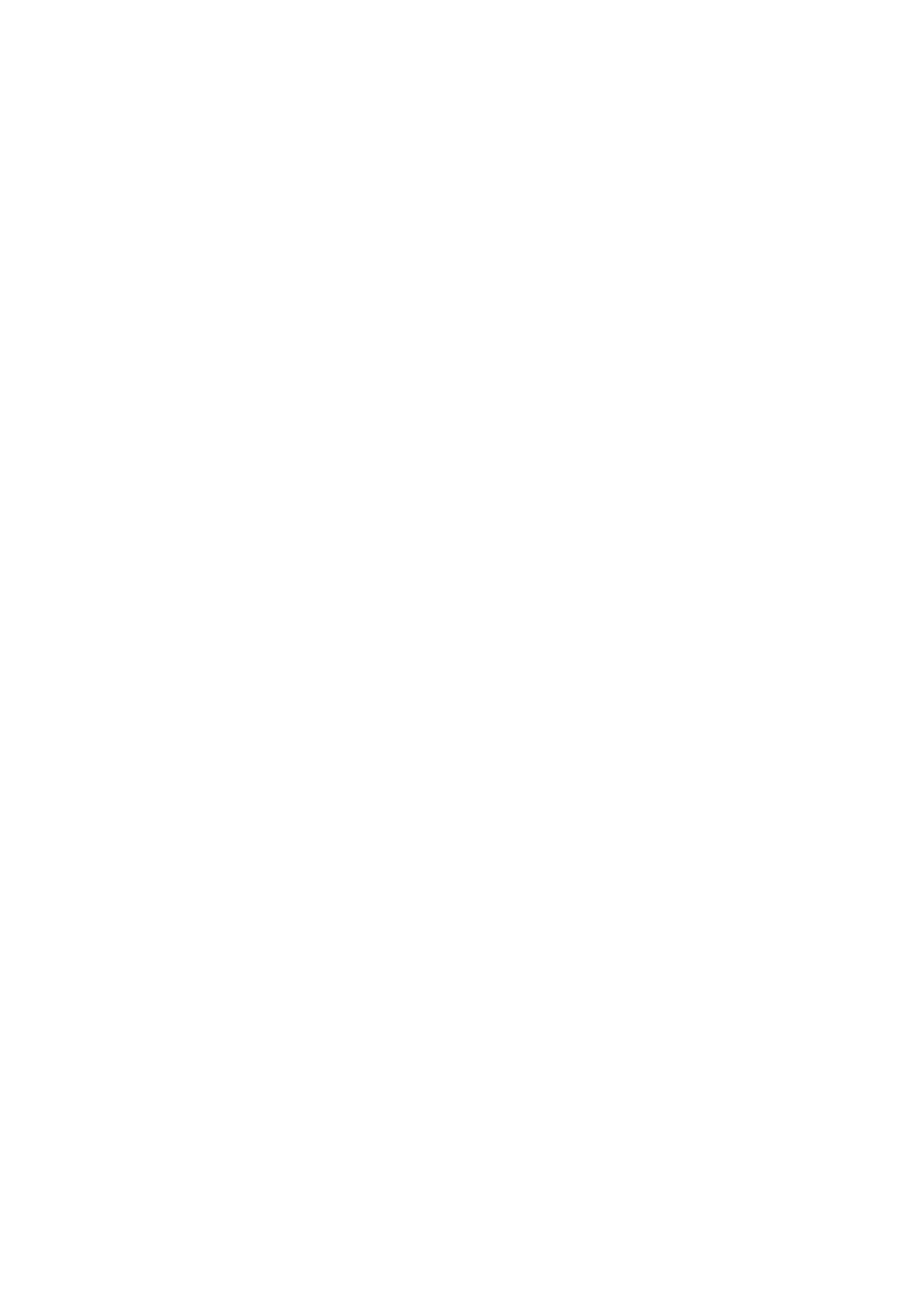#### **ANNEX**

## **2008 REVISED GUIDELINES FOR SYSTEMS FOR HANDLING OILY WASTES IN MACHINERY SPACES OF SHIPS INCORPORATING GUIDANCE NOTES FOR AN INTEGRATED BILGE WATER TREATMENT SYSTEM (IBTS)**

1 MARPOL Annex I contains certain regulations and unified interpretations related to equipment for the storage, handling and disposal of oily residues (sludge) and oily bilge water.

2 In the continuous review by the Marine Environment Protection Committee (MEPC) of appropriate technology for fulfilment of the Convention requirements, substantial information has been collected which is valuable in the design, approval and surveying of installations in engine-rooms for systems handling oily bilge water, and oily residues (sludge), but this does not form part of the Convention regulations or the related interpretations.

3 The MEPC decided that this information is, nevertheless, of substantial value to Administrations, shipowners and shipbuilders and, accordingly, decided that dissemination of the information should be in the format of an MEPC circular.

4 The information contained in these Guidelines should be regarded as guidance in achieving an efficient and effective system for the handling of oily bilge water and oily residues (sludge) for new buildings and, where applicable and reasonable, for ships which are in service. The information should be considered in conjunction with specific conditions and circumstances, shipowners' and shipbuilders' practices, classification society rules, Administration requirements, etc., applicable to specific ships.

4.1 The unified interpretations of MARPOL should further be considered in achieving an efficient and effective system for the handling of oily water bilge and oil residue (sludge).

## **5 Definitions for the purpose of the Guidelines**

5.1 Oily waste means oil residues (sludge) and oily bilge water.

5.2 Oil residue (sludge) means the residual waste oil products such as those resulting from the purification of fuel or lubricating oil from main or auxiliary machinery or separated waste oil from bilge water separators, oil filtering equipment or oil collected in drip trays, and waste hydraulic and lubricating oils.

5.3 Oil residue (sludge) tanks are the tanks which hold oil residue (sludge) directly from which oil residue (sludge) may be disposed through the standard discharge connection or any other approved means of disposal.

5.4 Oily bilge water holding tanks are tanks collecting oily bilge water prior to its discharge, transfer or disposal.

5.5 Regulations referred to in these Guidelines are those contained in MARPOL Annex I adopted by resolution MEPC.117(52).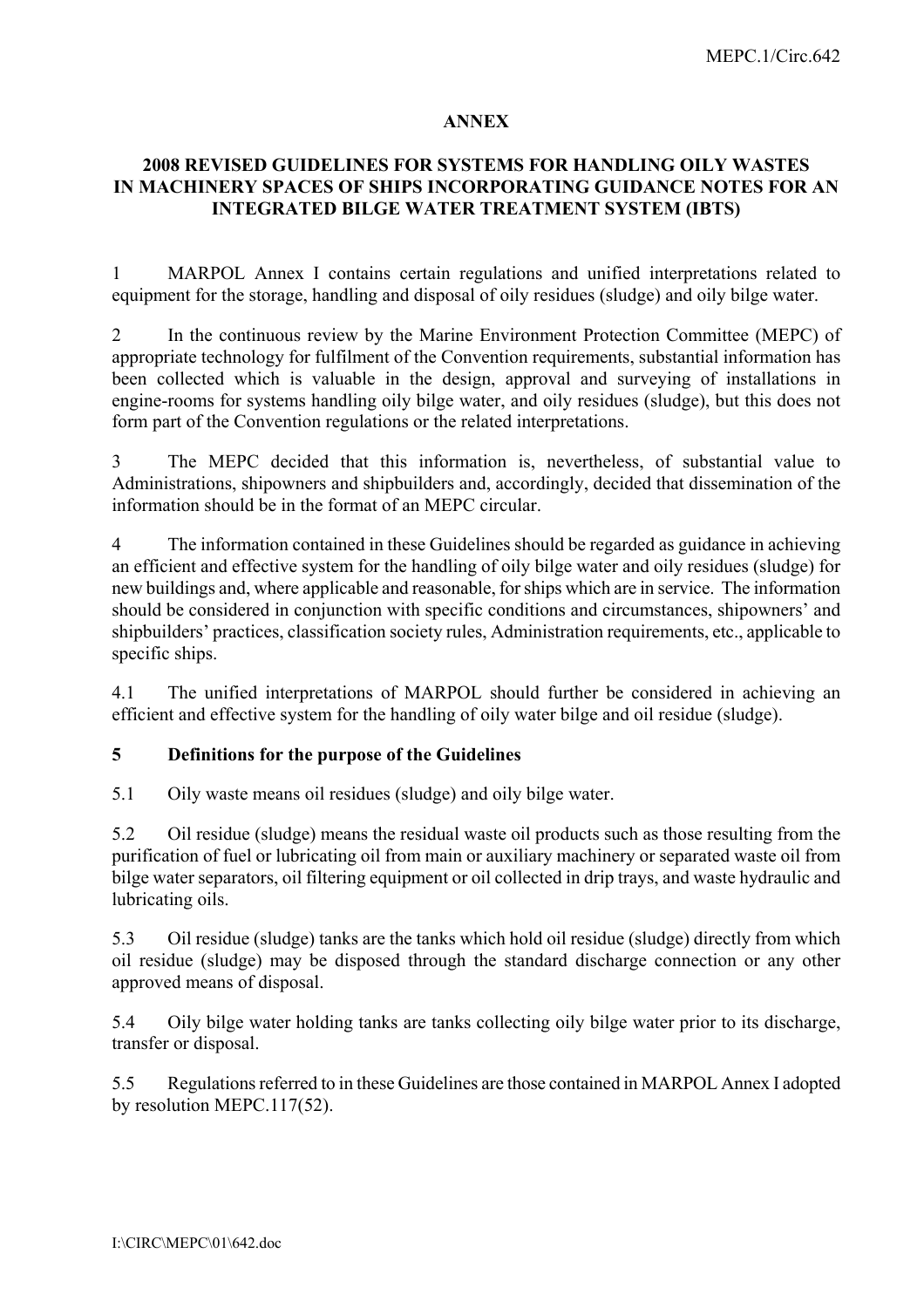5.6 Oil residue (sludge) incineration systems are systems proving incineration of oil residue (sludge) generated on board seagoing ships. Oil residue (sludge) incineration systems could be:

- .1 main and auxiliary steam boilers with appropriate oil residue (sludge) processing systems;
- .2 heaters of thermal fluid systems with appropriate oil residue (sludge) processing systems;
- .3 incinerators with appropriate oil residue (sludge) processing systems designed for sludge incineration; or
- .4 inert gas systems with appropriate oil residue (sludge) processing systems.

Oil residue (sludge) incineration systems shall conform to regulation 16 in MARPOL Annex VI.

- 5.7 Oil residue (sludge) drain tanks are:
	- .1 tanks intended to receive separated sludge from purifiers and other oil residue (sludge) drains;
	- .2 tanks without any means for disposal of sludge as listed in items 3.2 and 4 in the Supplement to the IOPP Certificate, and drains; and
	- .3 tanks with suction connection for a sludge collecting pump only capable of discharging to the oil residue (sludge) tank(s) listed in item 3.1 in the Supplement to the IOPP Certificate.

5.8 Sludge collecting pumps are pumps capable of taking suction from any oil residue (sludge) producing equipment or tank, other than an oil residue (sludge) tank(s), and discharging only to oil residue (sludge) tank(s).

5.9 Separated sludge is sludge resulting from purification of fuel and lubricating oil.

# **6 Collection and storage of oil residue (sludge) and oily bilge water**

6.1 An oil residue (sludge) tank or tanks are mandatory under regulation 12 in the revised MARPOL Annex I.

6.2 An oily bilge water holding tank is arranged to receive the daily generation of oily bilge water before this water is discharged ashore or discharged through the 15 ppm bilge separator overboard. An oily bilge water holding tank is not mandatory, but will enable ships to operate safely during port visits, during operation in special areas and coastal waters and during periods of maintenance of the 15 ppm bilge separator.

6.3 An oily bilge water holding tank will also provide additional safeguards in the purification of oily bilge water should quick-separating detergents be used for cleaning purposes.

6.4 Oily bilge water holding tanks shall, if fitted, be noted in the Supplement to the IOPP Certificate.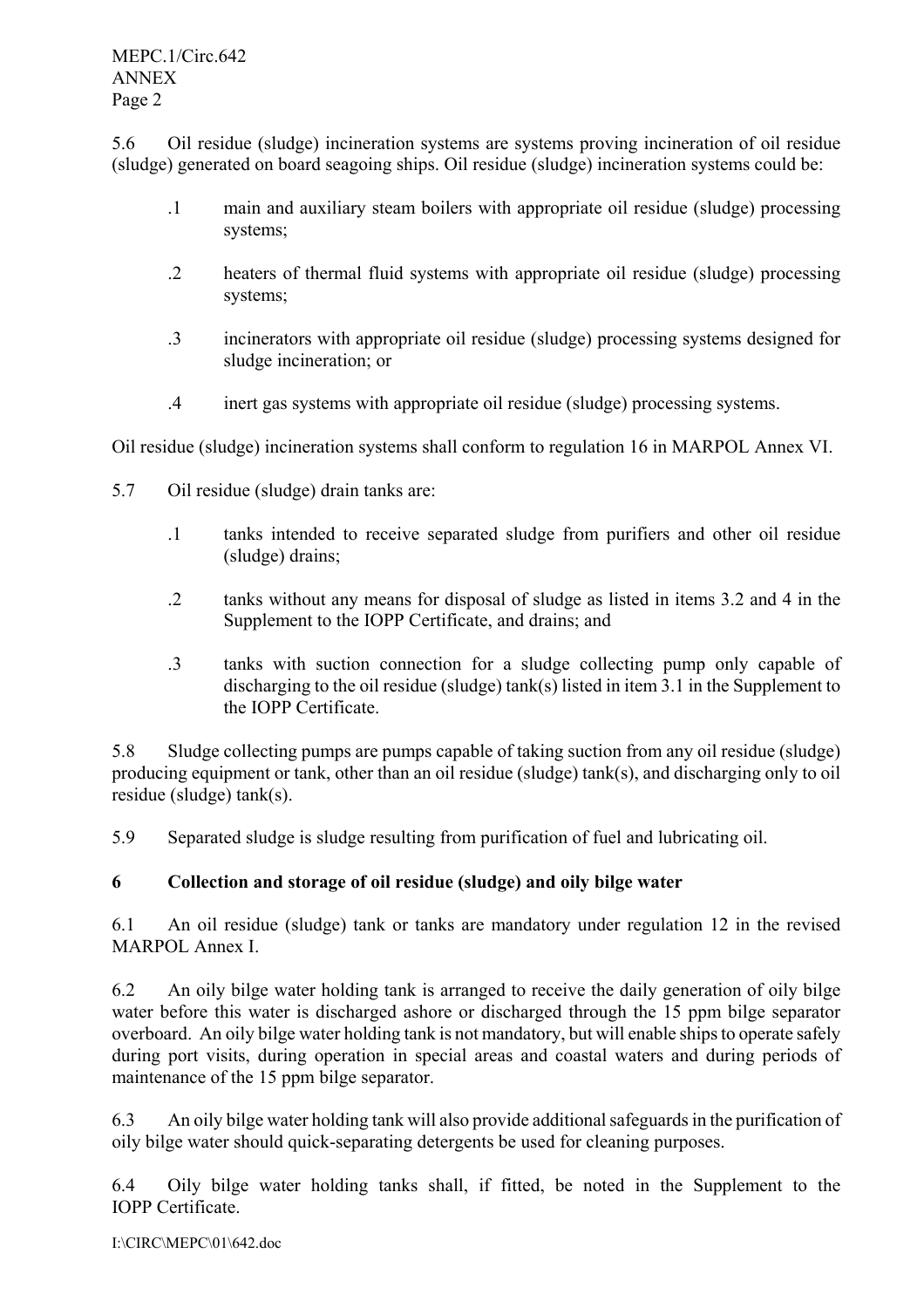## **7 Arrangements for oil residue (sludge) and oily bilge water tanks**

7.1 Tanks for the purposes mentioned above should be arranged to satisfy the intended service of the ship.

7.2 Oil residue (sludge) tanks may be separate and independent but may also be combined, as suitable, depending on the size and the service of the ship.

7.3 The merits of arranging an independent tank for the collection of separated sludge should be considered, having regard to the smaller tank volume that needs to have cleaning and heating arrangements and the reduced space requirement for tank capacity that should preferably be arranged above the tank top.

7.4 If an oily bilge water holding tank is arranged, it should be separate and independent from other tanks for the collection of oil residue (sludge).

7.5 Ships operating with heavy fuel oil of a relative density greater than 0.94 at 15°C should be provided with an oily bilge water holding tank of adequate capacity and fitted with heating facilities to preheat the oily mixture prior to the discharge of the tank's contents into the sea through the 15 ppm bilge separator.

## **8 Size of oily residue (sludge) and oily bilge water tanks**

8.1 Tanks for collection of oily waste from various functions in the engine-room should have adequate capacity, having regard to the intended type of service of the ship. The information given below will provide guidance in this respect, but all other aspects applicable to the specific vessel trading pattern and time in port should additionally be taken into account.

8.2 The recommended capacity for oil residue (sludge) tanks is specified in the interpretations to regulation 12.

8.3 Oily bilge water holding tanks, if fitted, should have a capacity that provides to the ship the flexibility of operation in ports, coastal waters and special areas, without the need to discharge de-oiled water overboard. The operational merit of not having to operate the 15 ppm bilge separator frequently should also be considered. The recommended capacity of oily bilge water holding tanks should be as follows:

| Main engine rating (kW)    | capacity $(m^3)$ |
|----------------------------|------------------|
| up to $1,000$              |                  |
| Above 1,000 up to $20,000$ | P/250            |
| Above 20,000               | $40 + P/500$     |

Where:  $P = \text{main engine rating in kW.}$ 

For ships adopting IBTS, the capacity oily bilge water holding tanks may be reduced.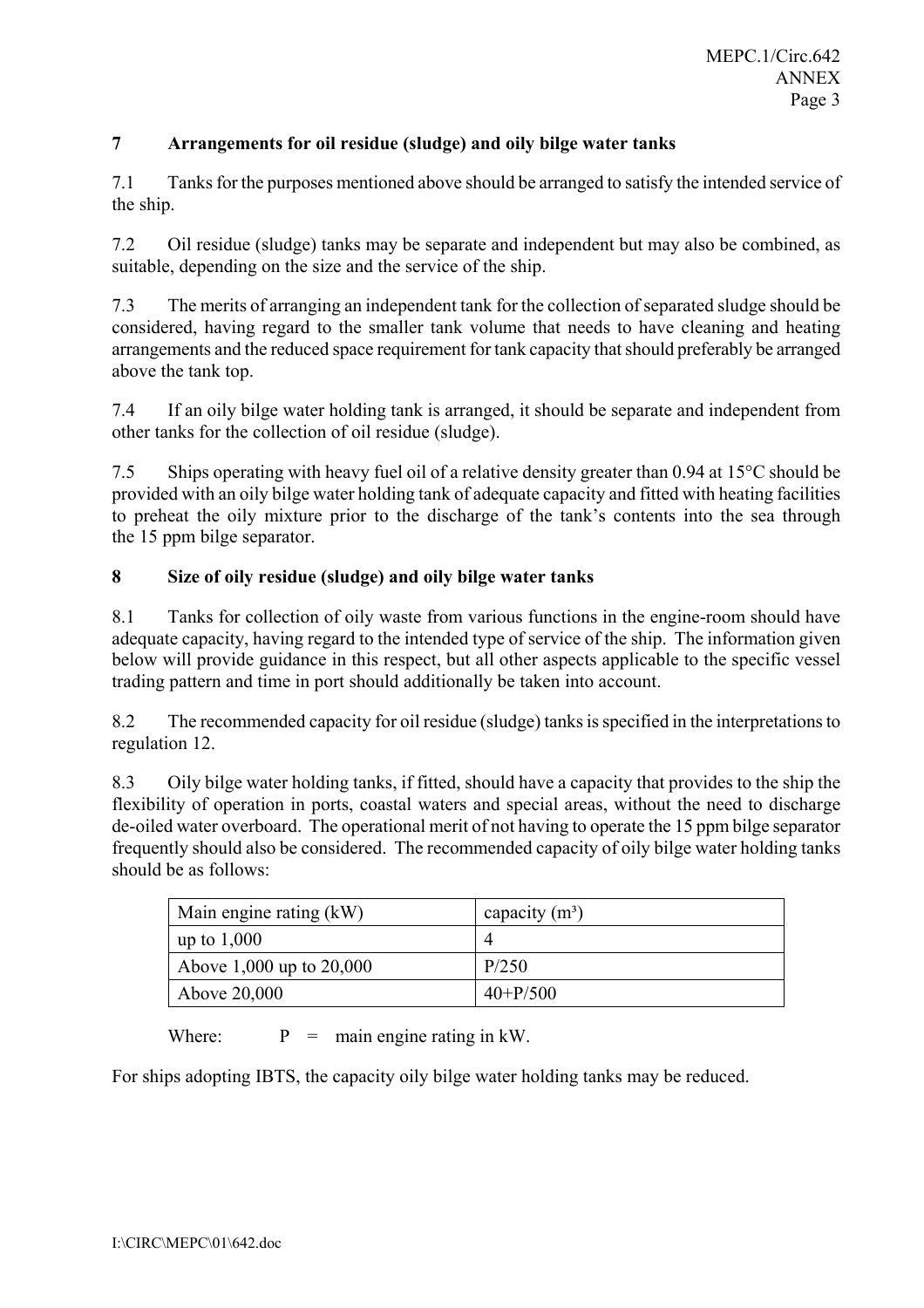# **9 Pumping, piping and discharge systems in machinery spaces**

9.1 On board ships, the propulsion systems of which are operated by heavy fuel oil, the following guidelines are provided for the piping system comprising the plant components for the treatment and storage of oily bilge water, oil residue (sludge), drain and leakage oil and exhausted oil.

9.2 The effluent from the 15 ppm bilge separators should be capable of being recycled to the oily bilge or oily bilge water holding tank.

9.3 If an integral pump is fitted, the discharge must not bypass the 15 ppm bilge separator.

9.4 The discharge piping system of the 15 ppm bilge water separator should be completely separate from the bilge pumping and ballast water system except the recycling line referred to in paragraph 9.2.

9.5 Discharge piping systems fitted to secure the safety of the ship in emergency situations, such as fire or flooding, should efficiently and promptly tackle such emergencies and therefore should be available at all times in order to comply with the provisions of SOLAS regulation II-1/21. Accordingly, the bilge overboard discharges should not be blanked off and remain operational at all times.

9.6 The ship's discharge pipeline for oily residue (sludge) to the standard discharge connection should not be connected to any system other than supplying those means of disposal to be listed in the IOPP supplement.

9.7 The separated dirty water and exhausted control water of fuel oil purifiers should be discharged into a particular tank for this purpose in order to minimize the influx to the oil residue (sludge) drain tank for separated sludge. This particular tank should be located above the double bottom for the purpose of facilitating its drain without the need of a drain pump. If dirty water and exhausted control water from purifiers is not discharged to a particular tank, and in lieu of this to a oil residue (sludge) drain tank for separated sludge, the tank should be located above the double bottom for the purpose of the aforementioned draining facilities.

9.8 Piping to and from sludge tanks shall have no direct connection overboard, other than the standard discharge connection required by regulation 13.

## **10 Systems for separated sludge**

10.1 Tanks for separated sludge and their pipework

Tanks for separated sludge, their pipework and pumps should be designed as follows:

10.1.1 Size of tanks: see paragraph 8.

10.1.2 Tank heating system

Tanks for separated sludge should be equipped with tank heating systems. The heating pipes should be arranged such that, seen from the heating inlet, to start with they are arranged in a way of the boundaries and then across the whole bottom area sufficiently high, in order to avoid being covered totally by sediments in the tank. The tank heating system should be designed such as to enable heating of the oil sludge up to 60°C. The suction line from the sludge tank to the pump should be provided with heat tracing.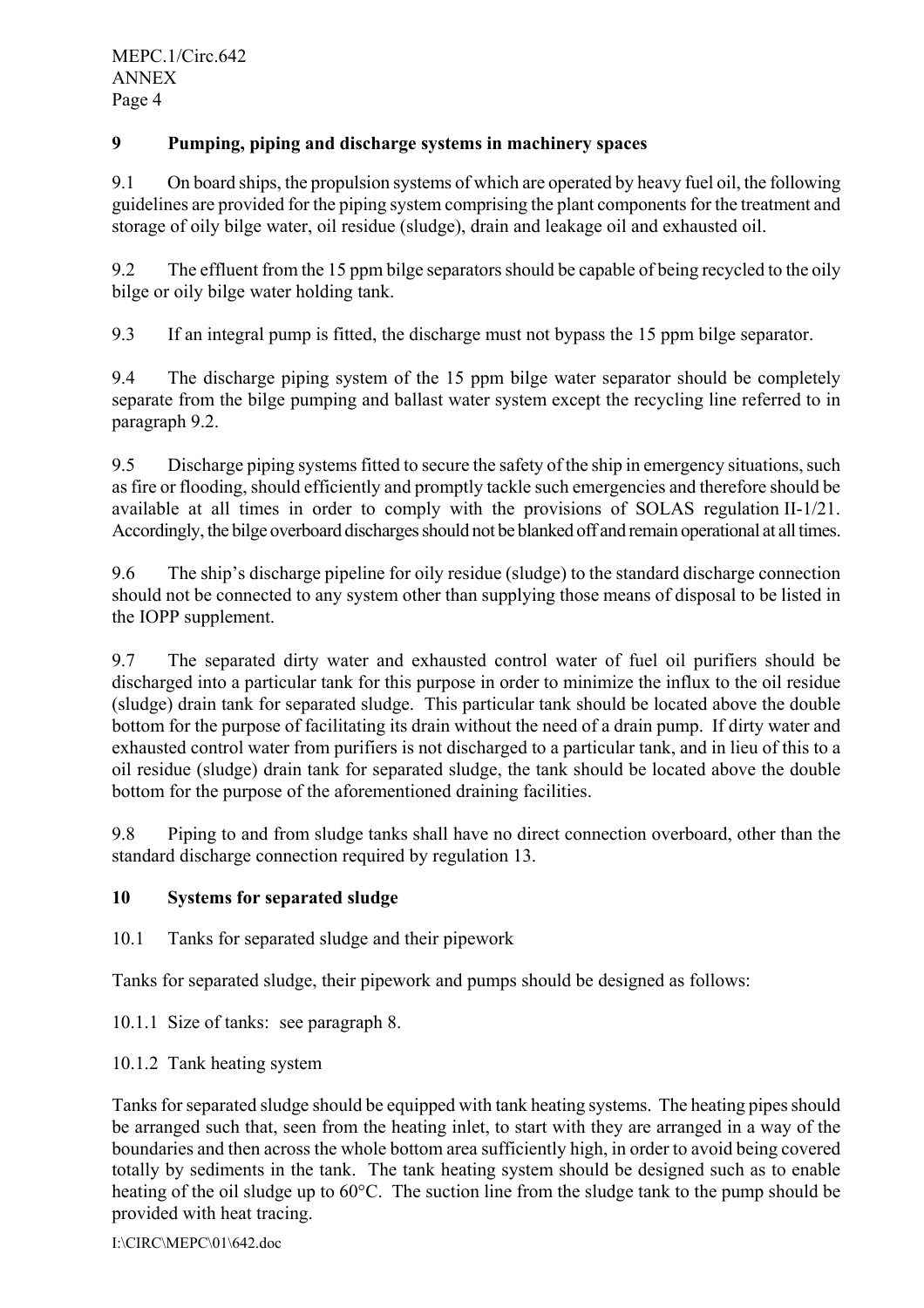10.1.3 Oil residue (sludge) drain tank

The tank for separated sludge or other waste oils may be arranged as a separate oil residue (sludge) drain tank.

10.1.4 Pipelines from the heavy fuel oil purifier to the tank

Whenever possible, the oil residue (sludge) tank should be located below the heavy fuel oil purifier. If this is not possible, the oil residue (sludge) holding tank should be situated close to the heavy fuel oil purifier in such a way that the discharge line to the tank can be installed at the maximum gradient. The pipelines should, wherever possible, be straight or fitted with large radius elbows.

10.1.5 Suction line from the oil residue (sludge) tank

The pump suction should be arranged so that the path to the suction opening is as short as possible; or the oil residue (sludge) tank should be mounted or designed, so that the oil residue (sludge) moves down a slope towards the suction opening. The openings should be placed as wide as possible in the frames above the tank bottom in such a way that the oil sludge has free access to the suction line.

10.1.6 Oil residue (sludge) collecting pump and pressure lines

The pump should be suitable for use with high viscosity oil residue (sludge), e.g., "self-priming displacement pump", with suitable means for protection against dry running. It should have a sufficient total head, and delivery rate to facilitate the transfer of the daily sludge production onboard.

10.1.7 Oil residue (sludge) discharge pump and pressure lines

The pump should be suitable for use with high viscosity oil sludge, e.g., "self-priming displacement pump", with suitable means for protection against dry running. It should have a sufficient total head, and be capable of discharging the tank within 4 to 8 hours.

The pressure side of the pump should only be connected to the standard connection on deck and to oil residue (sludge) tank(s) and to other sludge disposal means as listed in item 3.2 in the Supplement to the IOPP Certificate.

10.1.8 Oil residue (sludge) tank design to facilitate cleaning

Access holes should be arranged so that all areas of the tank can be cleaned. An access hole should be sited on top of the tank to facilitate the use of a portable pump.

#### 10.1.9 Steaming-out lines

The oil residue (sludge) tanks should be fitted with steaming-out lines for cleaning.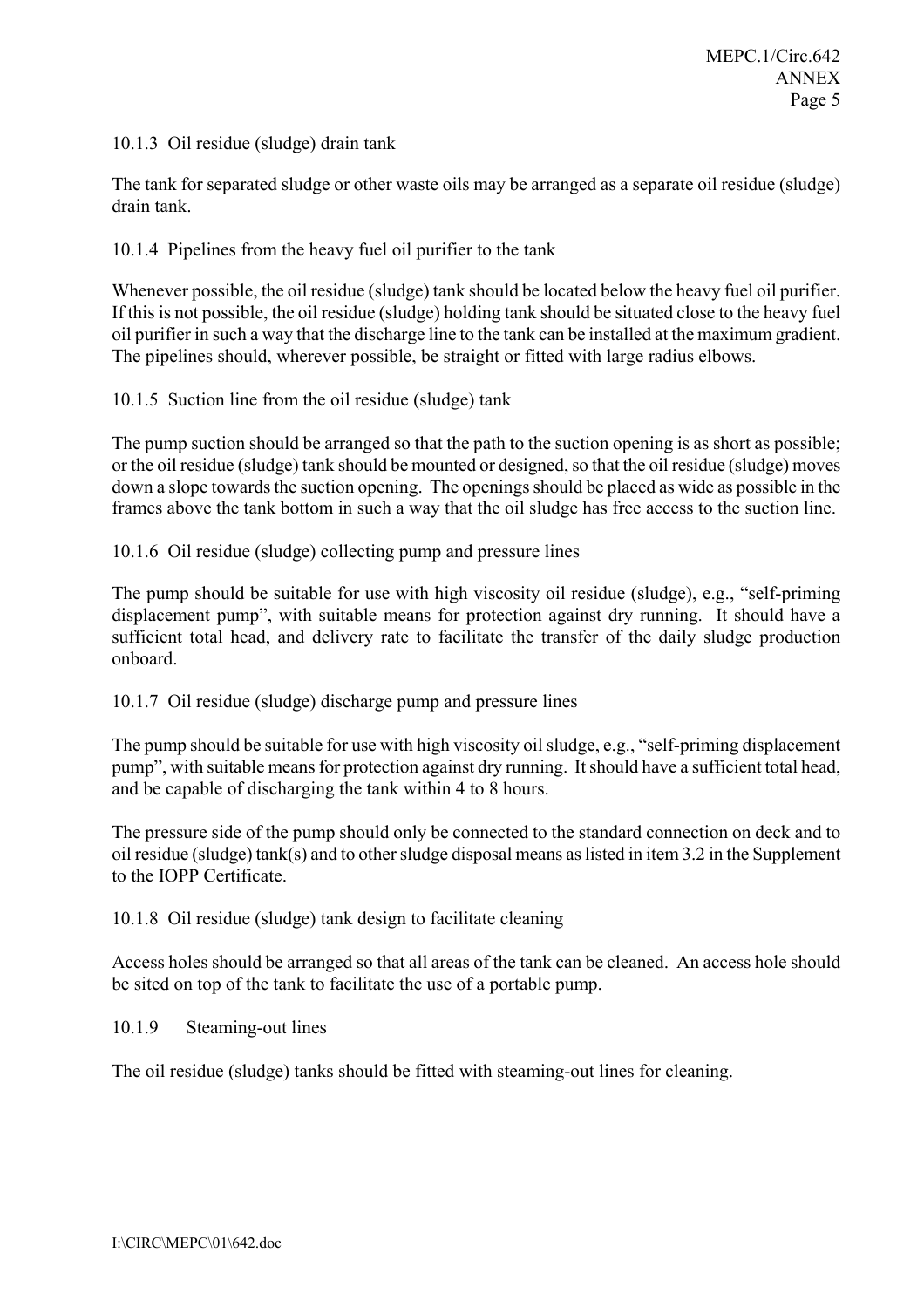## **11 Example of an on-board system for oil residue (sludge) incineration**

### 11.1 General

Oil residue (sludge) from oil residue (sludge) tanks may be incinerated in incineration systems onboard. Oil residue (sludge) tanks are not a means for disposal of oil residue (sludge), but for retention of oil residue (sludge) for disposal.

11.2 Oil residue (sludge) incineration systems

An oil residue (sludge) incineration system may be composed of:

- .1 steam boiler or heater of thermal fluid systems or an incinerator;
- .2 oil burner;
- .3 oil sludge processing system; and
- .4 service tanks for oil residue (sludge).

11.3 Oil residue (sludge) processing systems

The oil sludge processing system consists of:

- .1 oil residue (sludge) tank intended as servicing the oil residue (sludge) sludge incinerating system;
- .2 oil residue (sludge) preheating system;
- .3 filter; and
- .4 homogenization system.

11.4 Oil residue (sludge) service tank

The oil residue (sludge) service tank should be listed under item 3.1 in the Supplement of the IOPP Certificate, as it is provided with means for drainage of water (disposal) and subsequent disposal of the oil residue (sludge) in the oil residue (sludge) incineration system.

The oil residue (sludge) service tank should be provided in addition to the oil residue (sludge) tank for oil residue (sludge) and other waste oils. It should be equipped with suitable drainage facilities. With a view to improving combustibility and calorific value, a fuel oil supply connection should be provided.

#### 11.5 Homogenization system

The homogenization system should assure that the entire contents of the oil residue (sludge) service tank should be processed into a homogenous and combustible mixture. This system should be put into operation following adequate draining of the tank. A device for continuous indication and monitoring of the water content of the oil sludge should be provided.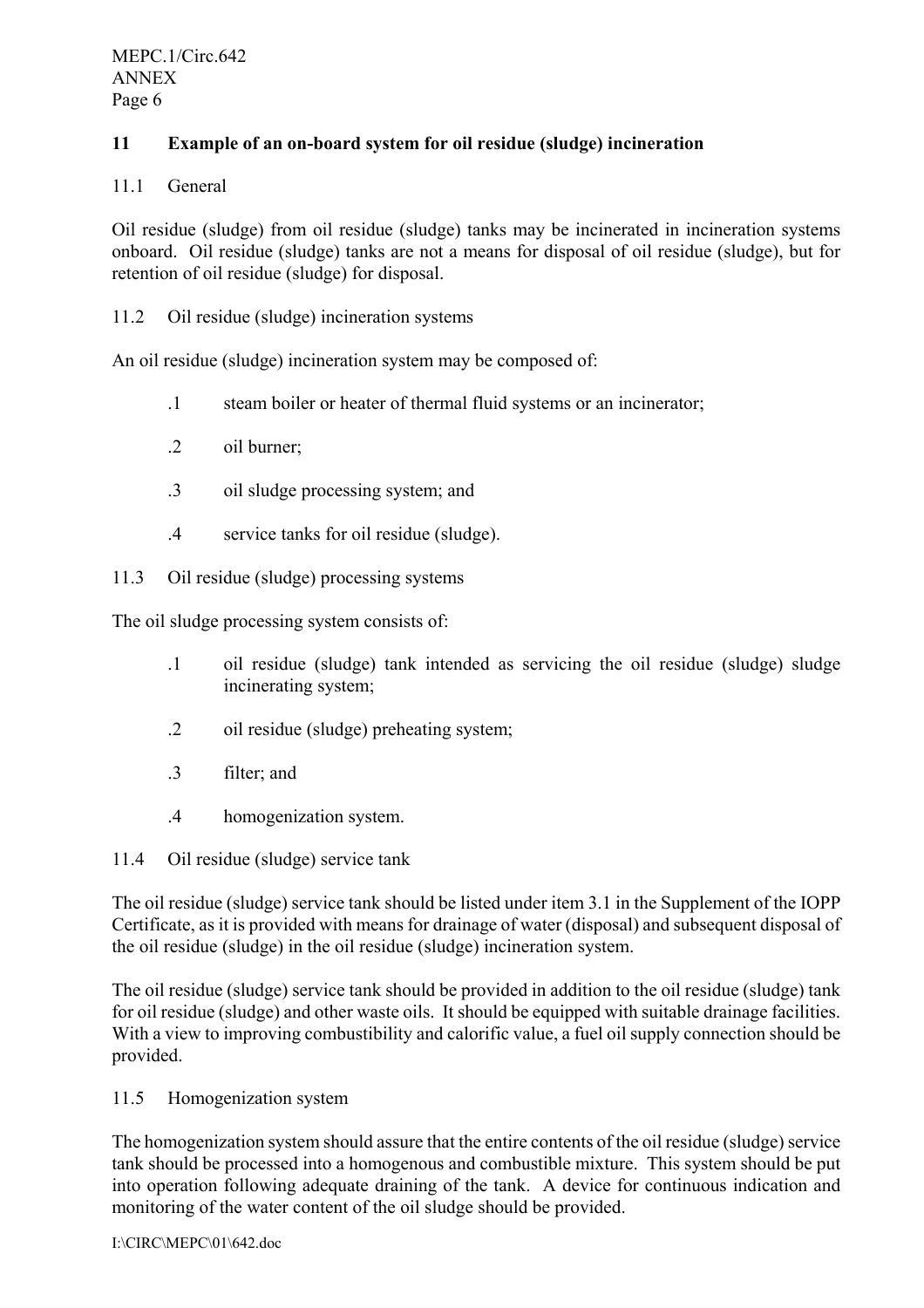#### APPENDIX

## **GUIDANCE NOTES FOR AN INTEGRATED BILGE WATER TREATMENT SYSTEM (IBTS)**

#### **1 Introduction**

1.1 Oily bilge water is generated by the leakage of water and oil from the equipment and piping or maintenance works resulting from the routine operation in machinery space of ships. Such leaked oil and water are usually mixed and collected on the tank top or bilge wells as oily bilge water.

1.2 Oily bilge water shall be treated in accordance with the requirements of the Convention. The operation of such treatment, including the operation and maintenance of the oily water separator, is a heavy load for engineers onboard.

1.3 After the revision of the Guidelines and Specifications for Pollution Prevention Equipment for Machinery Space Bilge of Ships adopted by resolution MEPC.107(49), the capability of oily water separators has been improved. However, the treatment process of oily bilge water with the improved equipment and the engineers' load will be basically unchanged as the amount of oily bilge water generated in ships has not been reduced.

1.4 To promote the prevention of oil pollution from machinery spaces of ships and reduce the load of the engineers onboard, it is effective to minimize the amount of oily bilge water generated in machinery spaces.

1.5 MEPC 54 noted the design with the concept of Integrated Bilge Water Treatment System (IBTS) which provides the means to minimize the amount of oily bilge water and process the oily bilge water and oil residue (sludge) as a drastic solution to prevent oil pollution from machinery spaces of ships.

1.6 MEPC 54, in recognizing the need to disseminate the concept of IBTS, agreed to append the Guidance notes on IBTS to the revised Guidelines for systems for handling oily wastes in machinery spaces of ships.

1.7 The purpose of these Guidance notes is to provide shipowners and shipbuilders with information to help in the design of ships incorporating the concept of IBTS.

## **2 Concept of Integrated Bilge Water Treatment System (IBTS)**

The Integrated Bilge Water Treatment System (IBTS) is a system to minimize the amount of oily bilge water generated in machinery spaces by treating the leaked water and oil separately. It also provides an integrated means to process the oily bilge water and oil residue (sludge).

## **3 Definitions for the purpose of the Guidance notes**

3.1 "Clean drains" mean internal drains such as those resulting from the leakage of and condensate from equipment used for seawater, fresh water, steam, air conditioning, etc., which are not normally contaminated by oil.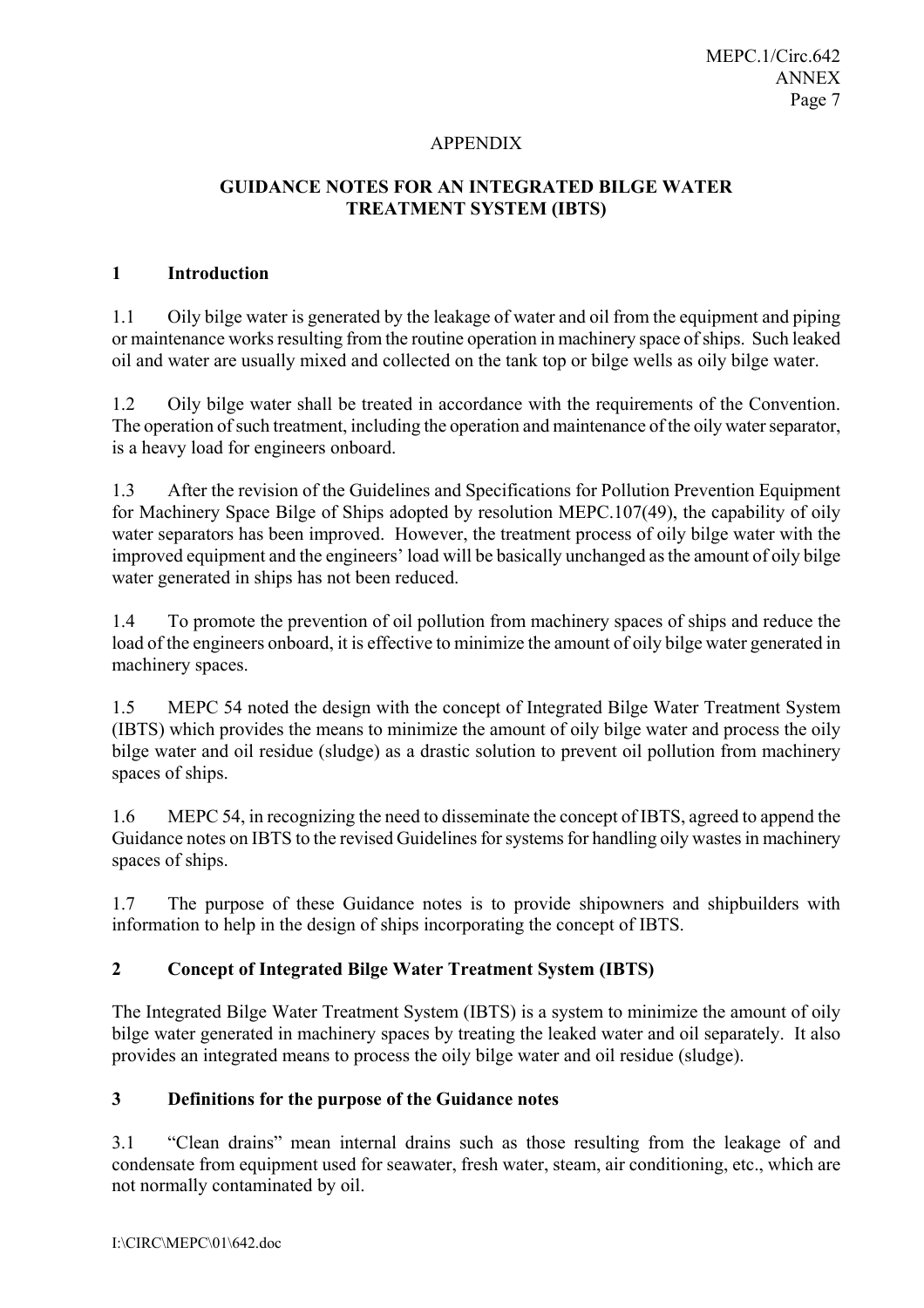3.2 "Oily drains" mean drains such as those resulting from the leakage of equipment used for oil and drains from equipment which under normal circumstances may contain oil.

3.3 "Oily bilge water" means water collected in the bilge wells or the tank top such as those resulting from the unexpected leakage from piping or the maintenance work in machinery spaces, which may be contaminated by oil.

3.4 "Oil residue (sludge)": refer to paragraph 5.2 of the revised Guidelines; includes oily drains.

3.5 **••**Bilge primary tank" means a pre-treatment unit for separation of oily bilge water.

3.6 —Clean water holding tank" means tanks which hold processed water from the oil filtering equipment.

# **4 Outline of IBTS**

# 4.1 *Collection of drains*

4.1.1 Oily drains are collected through the fixed drainage arrangements to oil residue (sludge) tanks.

4.1.2 Clean drains are collected through the fixed drainage arrangements to clean drain tanks.

4.1.3 Oily drains and clean drains should be collected separately so as not to contaminate clean drains with oil.

## 4.2 *Pre-treatment of oily bilge water*

To avoid feeding excessive oil to oil filtering equipment, oily bilge water in the bilge wells is transferred to the bilge primary tank for pre-separation of oil. The high oil content water is transferred to sludge tanks and the low oil content water is transferred to the bilge water holding tank.

# 4.3 *Discharge of oily bilge water*

4.3.1 Oily bilge water in the bilge water holding tank is discharged overboard through the oily water separator in accordance with Regulation 14 of the Convention.

4.3.2 Clean water which has been processed trough the oil filtering equipment may only be discharged through the 15 ppm bilge alarm combined with an automatic stopping device by means of a separate clean water pump.

# 4.4 *Discharge of clean drains*

Clean drains may be discharged overboard directly through the discharge arrangement, independent from the system for oily bilge water or oil.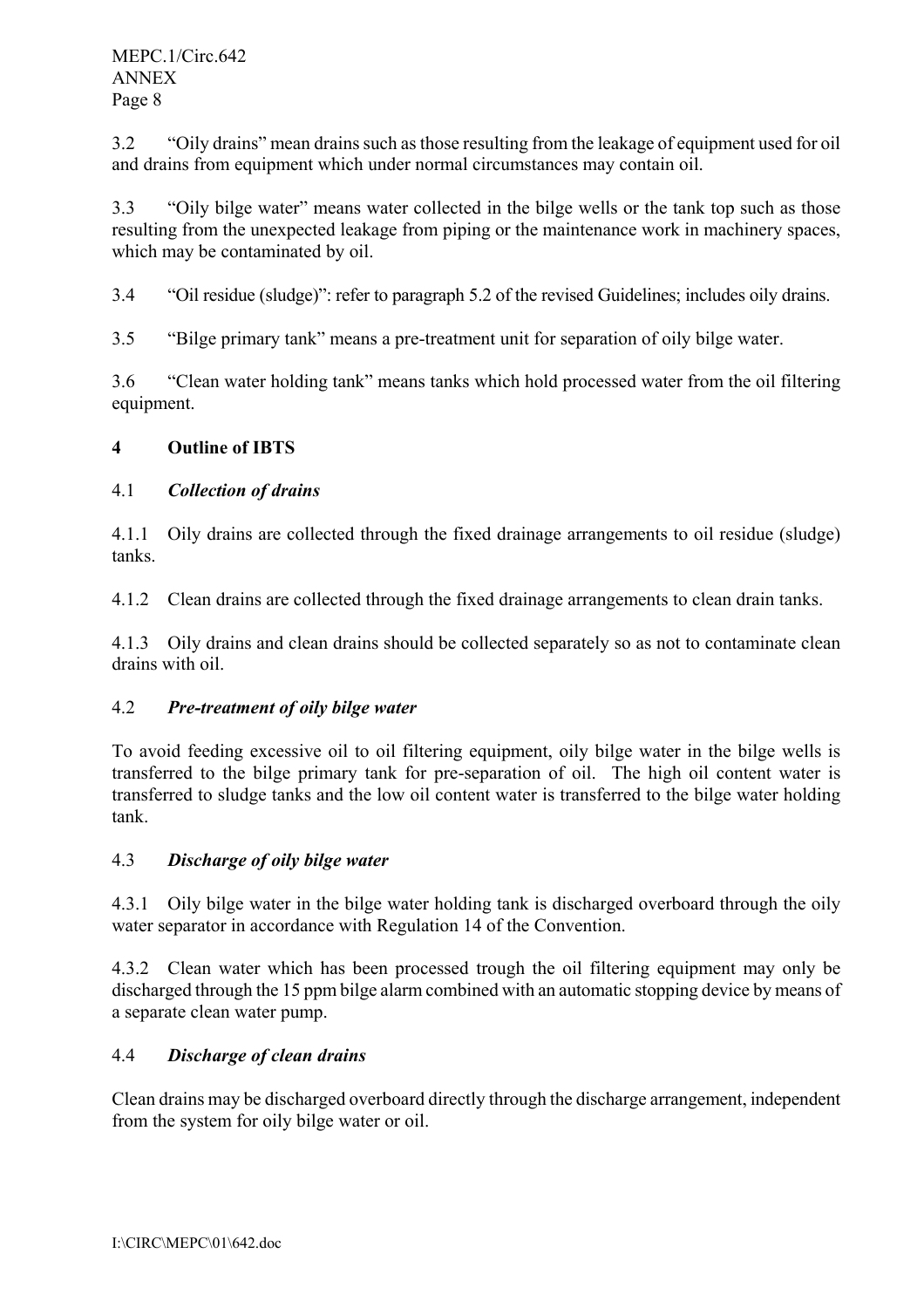## 4.5 *Treatment of oil residue (sludge)*

4.5.1 Oil residue (sludge) may be collected in separate tanks designated for fuel oil residues and lubrication oil residues respectively.

4.5.2 Water in oil residue (sludge) may be evaporated by heating in the oil residue (sludge) service tanks.

4.5.3 Oil residue (sludge) may be incinerated by the sludge incineration system or disposed of to the reception facilities through the standard discharge connection.

## 4.6 *Re-generating fuel oil from sludge*

4.6.1 Oil residue (sludge) may be used onboard as re-generated fuel. Oil residue (sludge) is collected in an oil residue (sludge) tank prior to processing (disposal) back into the fuel oil system as re-generated fuel oil.

4.6.2 Oily drains should be recorded in the oil record book as any other oil residue (sludge) collection.

4.6.3 Re-generation of fuel oil from oil residue (sludge) should be an approved means of disposal of oil residue (sludge) according to the Supplement to the IOPP Certificate.

4.6.4 The re-generating process may include filtration, decanting or purification to remove unwanted heavy parts from the oil residue (sludge).

4.6.5 The re-generated fuel oil when used in a SECA must comply with SECA fuel oil quality requirements.

4.6.6 The re-generated fuel is fed back into the vessel's fuel oil system at a rate equal to or less than the average sludge production on board. This is in order not to change the emission level of the exhaust when using the fuel oil with added re-generated fuel oil compared to using fuel oil as delivered without prior sludge separation.

## **5 Additional installations of IBTS**

In addition to the installations required by the Convention, the following installations should form part of the IBTS:

## 5.1 *Drainage system*

5.1.1 Drip trays or coamings with sufficient depth should be provided under the equipment used for oil such as diesel engines, burners, pumps, heaters, coolers, filters and tanks to contain spillage of oil.

5.1.2 Drip trays or coamings with sufficient depth should be provided under the equipment used for water such as pumps, heaters, coolers, filters, tanks, condensers and boilers to contain spillage of water.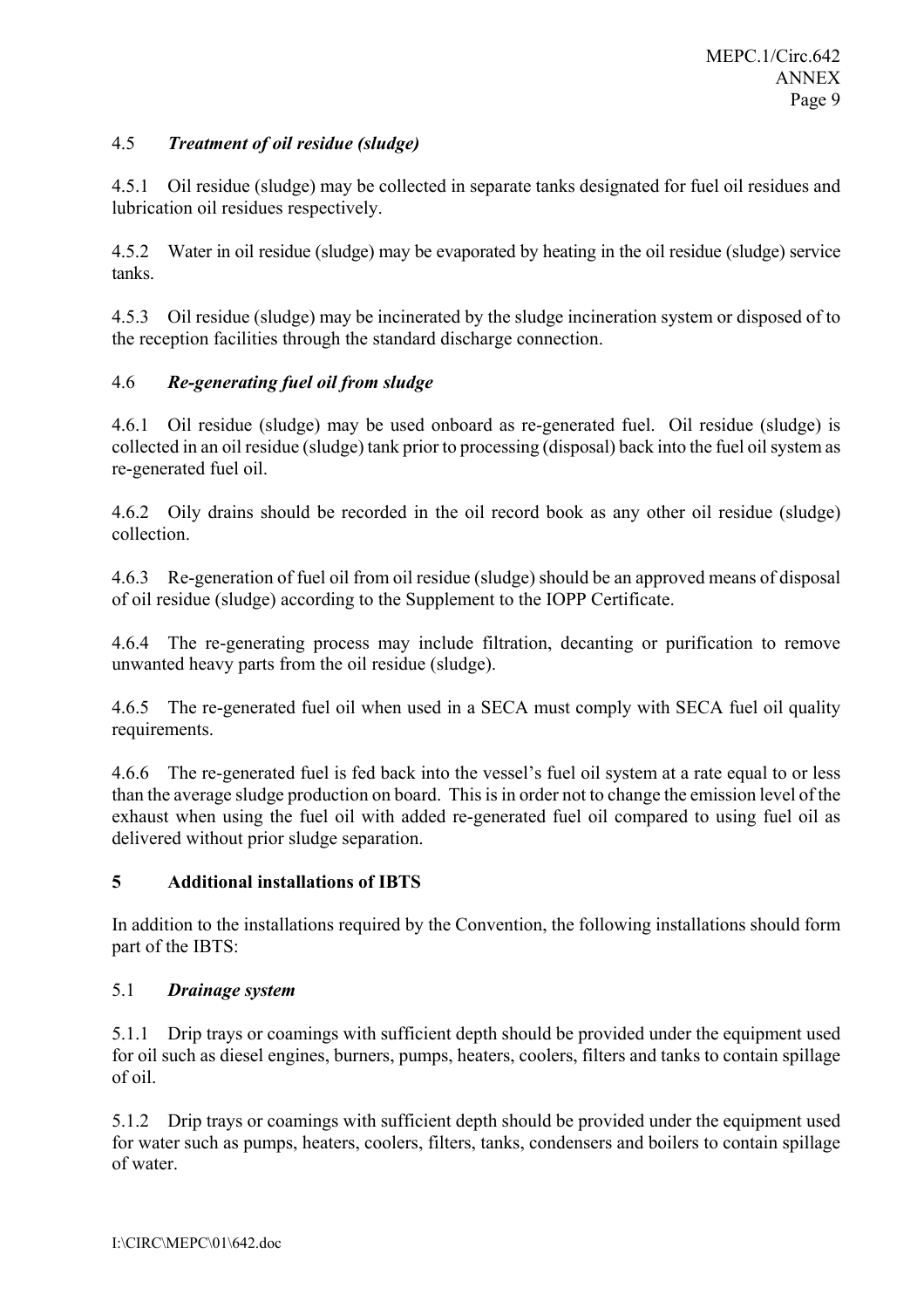MEPC.1/Circ.642 ANNEX Page 10

5.1.3 Independent drainage arrangements for oil and water to sludge tanks and the bilge water holding tank should also be provided. Any open water drain in the engine-room falls under the definition of oily bilge water from engine-rooms. Such water shall be disposed ashore or via an oily water separator overboard.

5.1.4 Independent drainage of clean water drains from equipment not normally containing oil should be to clean water tanks.

## 5.2 *Pre-treatment unit for oil separation*

Pre-treatment may take place in dedicated equipment or bilge primary tanks.

A bilge primary tank is a tank which separates oil from oily bilge water by gravity. It may make use of a cascade with drainage facilities for the oil on the top so as to enable primary separation of oily bilge water. Facilities to remove sediments should be provided.

Refer to the example of a bilge primary tank shown in Figure 1.



Figure 1 – Example of a bilge primary tank

## 5.3 *Storage tanks*

- 5.3.1 Clean drain tank: Tank for the retention of clean drains.
- 5.3.2 Oily bilge water holding tank: Tank for the retention of oily bilge water.

5.3.3 Oil residue (sludge) service tanks: Tank for preparation of oil residue (sludge) for incineration.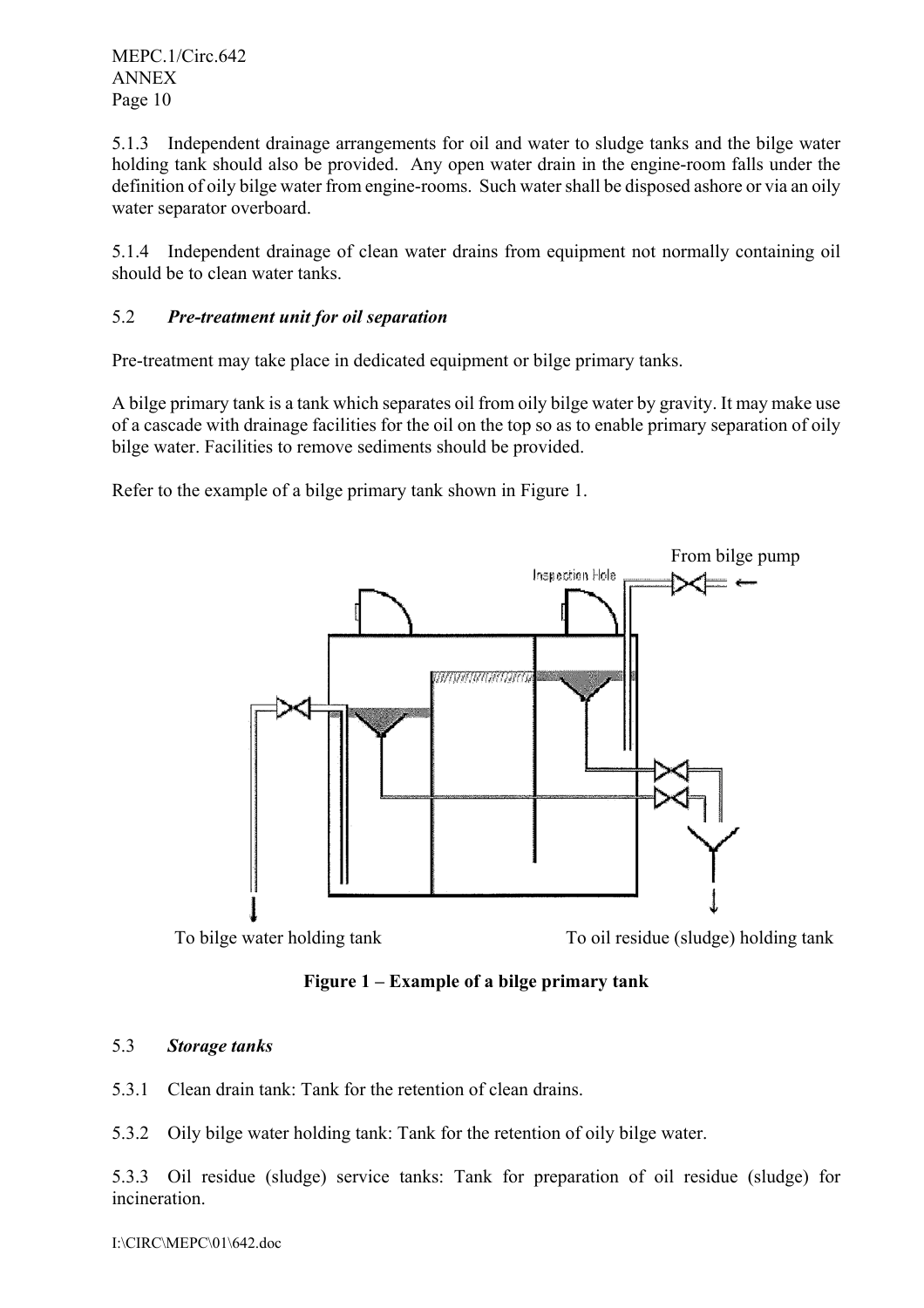### 5.4 *Discharge arrangement of clean drains*

The overboard discharge arrangement of clean drains should be independent from the system for oily bilge water. Cleaning of equipment having clean drains should take account of the proper handling of chemical cleaning agents (e.g., emulsifiers) and wash water residue (including soot and sooty oil). The cleaning agent/wash water residue can foul an oil filtration system and should therefore be subjected to separate collection and/or filtration (e.g., portable units).

### 5.5 *Exclusive pump for the oily water separator*

It is preferable that an exclusive pump be provided to transfer the pre-treated bilge water from the oily bilge water holding tank to the oily water separator so as not to mix the pre-treated bilge water with untreated oily bilge water.

#### 5.6 *Heating arrangement*

- 5.6.1 Heating arrangement for the bilge primary tank to facilitate separation of oil.
- 5.6.2 Heating arrangement for the waste oil tank to vaporize water and facilitate incineration.

### **6 Example of IBTS**

A typical flow diagram of IBTS is shown in Figure 2.